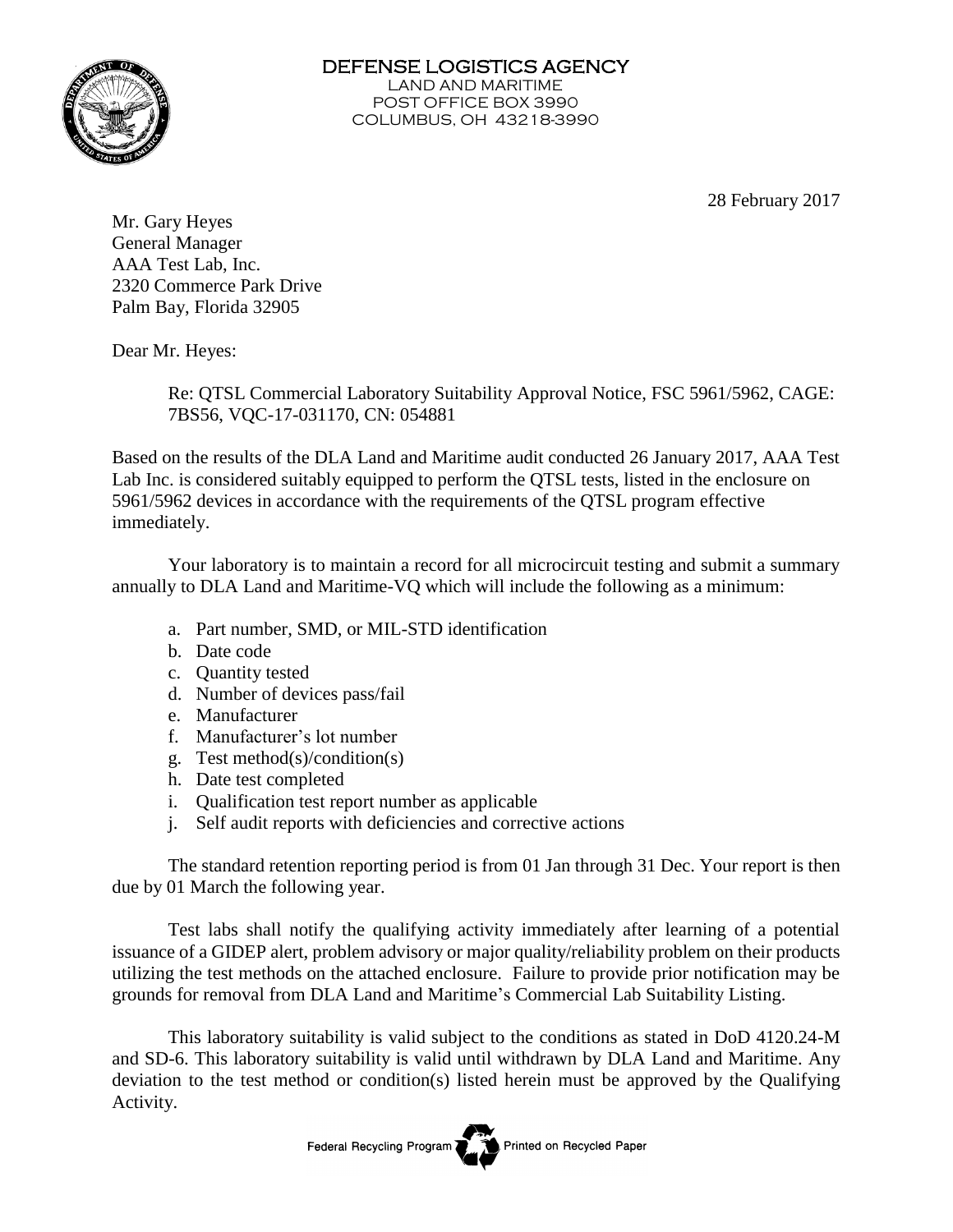If you have any questions, please contact Mr. Granchi at (614) 692-9975.

Sincerely, RAYMOND KOLONCHUK Chief Electronic Devices Branch Digitally signed by KOLONCHUK.RAYMOND.L.JR.12302070 93 Date: 2017.03.07 14:44:05 -05'00'

Enclosure

cc: DLA Land and Maritime-VQC (Scott Thomas)

**Visit us on the web at: [http://www.dscc.dla.mil/offices/sourcing\\_and\\_qualification/](http://www.dscc.dla.mil/offices/sourcing_and_qualification/index.html)**